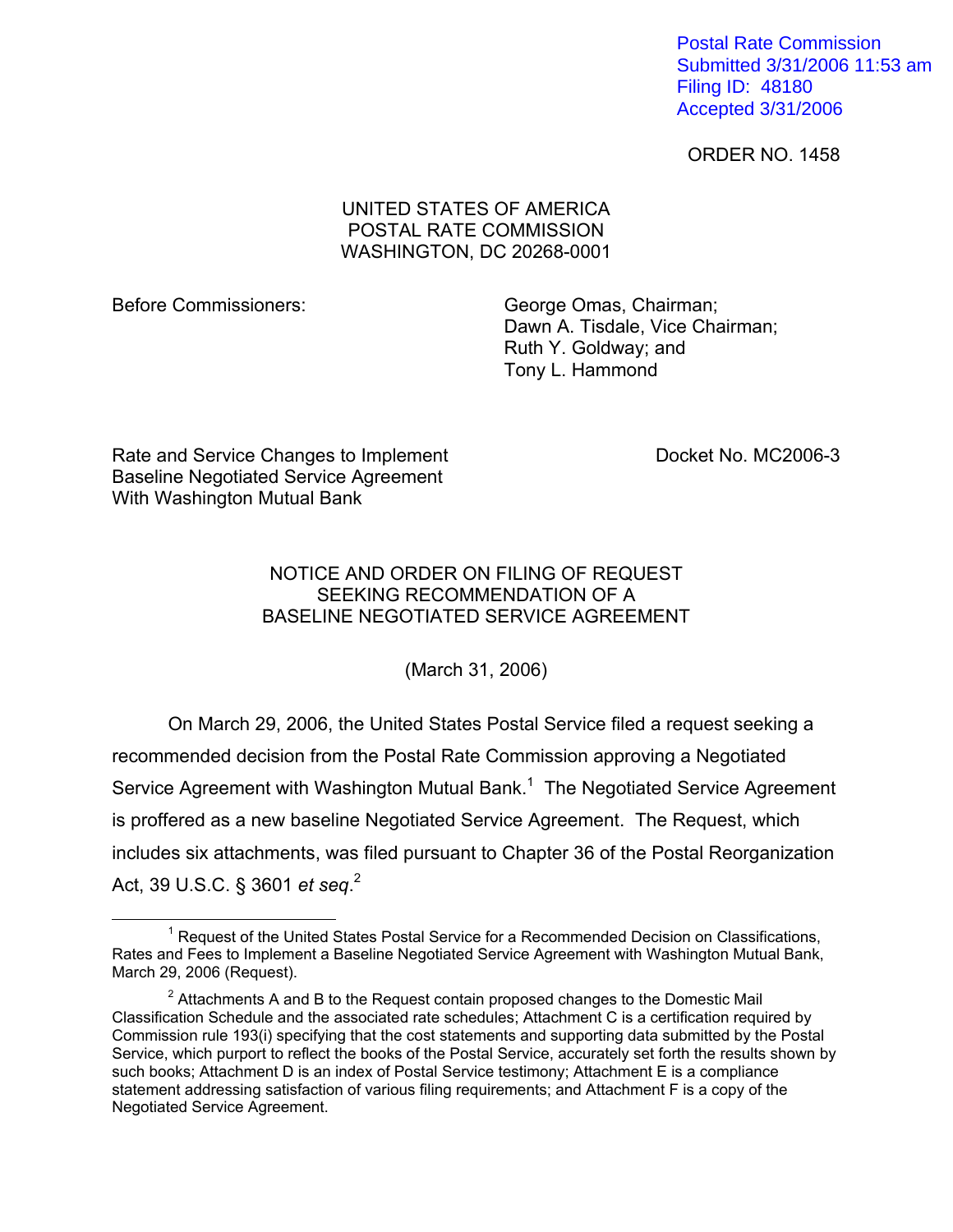The Postal Service has identified Washington Mutual Bank (WMB), along with itself, as parties to the Negotiated Service Agreement. This identification serves as notice of intervention by WMB. It also indicates that WMB shall be considered a coproponent, procedurally and substantively, of the Postal Service's Request during the Commission's review of the Negotiated Service Agreement. Rule 191(b) [39 CFR §§ 3001.191b]. An appropriate Notice of Appearance by Washington Mutual Bank, March 29, 2006, also has been filed.

In support of the Request, the Postal Service has filed Direct Testimony of Ali Ayub on Behalf of the United States Postal Service, March 29, 2006 (USPS-T-1). WMB has separately filed Direct Testimony of Michael Rapaport on Behalf of Washington Mutual Bank, March 29, 2006 (WMB-T-1). Witness Ayub has reviewed the testimony of witness Rapaport on behalf of the Postal Service and, in accordance with rule 192(b) [39 CFR § 3001.192b], states that such testimony may be relied upon in presentation of the Postal Service's direct case.<sup>3</sup>

The Postal Service submitted several contemporaneous related filings with its Request. The Postal Service has filed a proposal for limitation of issues in this docket.<sup>4</sup> The proposal identifies issues that the Postal Service contends are well-established and need not be relitigated. It proposes limiting issues unique to the Washington Mutual Bank Negotiated Service Agreement, specifically citing the financial impact of the agreement upon the Postal Service and the fairness and equity issues in regard to other users of the mail and competitors of the parties to the agreement.

The Postal Service has filed a request to establish settlement procedures.<sup>5</sup> The Postal Service believes that there is a distinct possibility of settlement as the substance of the agreement concerns the availability of declining block rates, which are now a well established feature of Negotiated Service Agreements. The Postal Service further asserts that the new features of the agreement consist of risk mitigation safeguards.

 $\overline{\phantom{a}}$  3  $3$  USPS-T-1 at 2.

<sup>&</sup>lt;sup>4</sup> United States Postal Service Proposal for Limitation of Issues, March 29, 2006.

<sup>&</sup>lt;sup>5</sup> Motion of the United States Postal Service for Establishment of Settlement Procedures, March 29, 2006.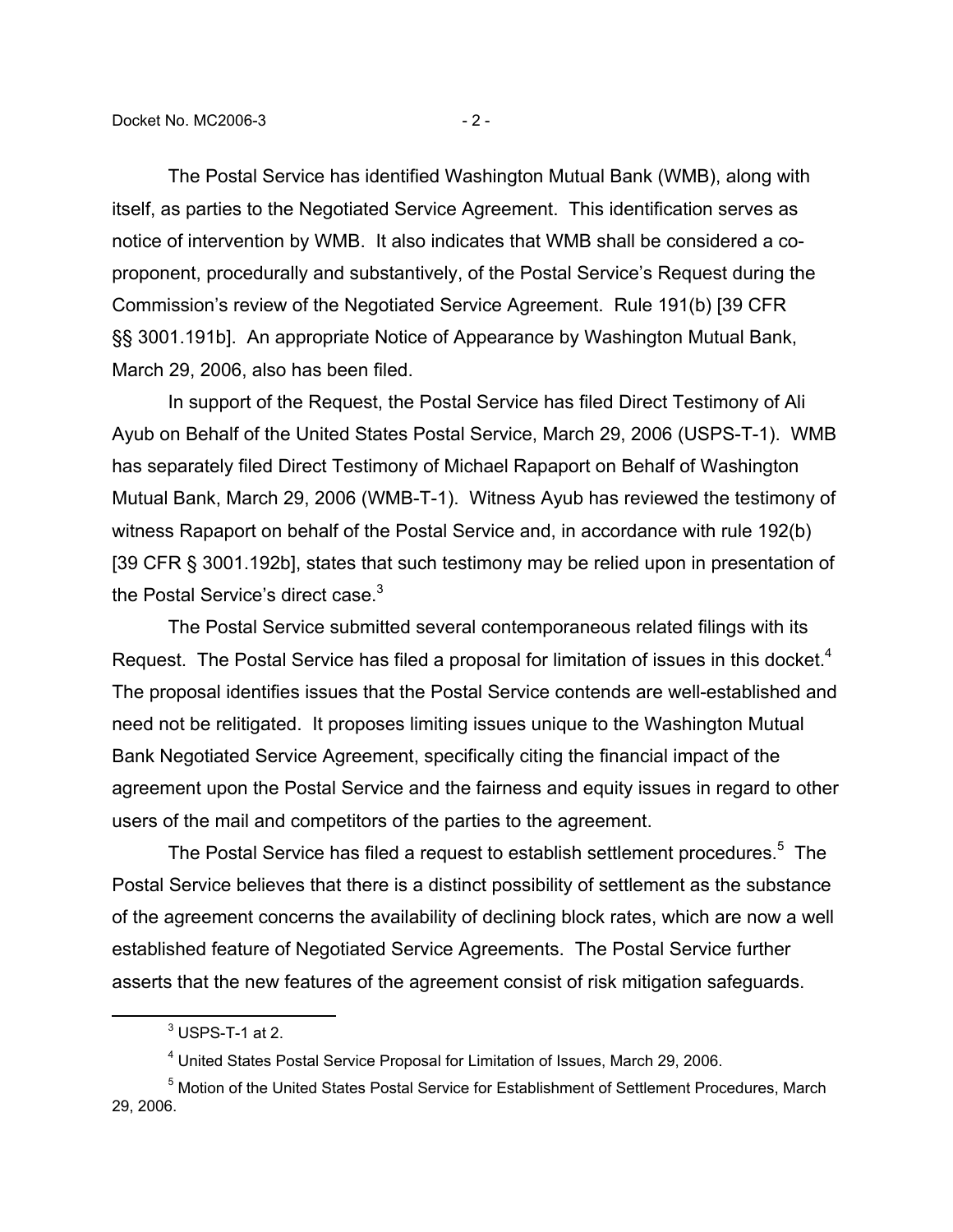The Postal Service believes that it has met the specific filing requirements set forth in rules 193 and 195 [39 CFR § 3001.193, 195]. It has filed a motion requesting that if the Commission concludes that the submitted materials and incorporations are not sufficient, that those requirements be waived.<sup>6</sup>

The Postal Service's Request, the accompanying testimonies of witnesses Ayub (USPS-T-1) and Rapaport (WMB-T-1), and other related material are available for inspection at the Commission's docket section during regular business hours. They also can be accessed electronically, via the Internet, on the Commission's website (www.prc.gov).

## I. THE WMB NEGOTIATED SERVICE AGREEMENT

The Postal Service proposes to enter into a three-year Negotiated Service Agreement with WMB. It asserts that although the WMB Negotiated Service Agreement is similar in structure to the Capital One Negotiated Service Agreement, Docket No. MC2002-2, in that it contains an address correction element and a declining block rate volume discount element, it is unique in that the economic value of the agreement derives primarily from the gain in contribution derived from the declining block rate discount element.

The declining block rate volume discount element provides WMB with per-piece discounts on those portions of its First-Class Mail that exceed specified volume thresholds. The initial volume threshold, which must be exceeded to receive any discount, is 450 million pieces. The discounts range from 2.0 cents to 5.0 cents depending on the block volume.

The address correction element provides WMB, at certain levels of volume, with electronic address corrections without fee for properly endorsed First-Class Mail solicitations. WMB will receive the services associated with Change Service Requested, Option 2, which include forwarding. In return, WMB agrees to forgo

 <sup>6</sup>  $6$  Statement of the United States Postal Service Concerning Compliance with Filing Requirements and Conditional Motion for Waiver, March 29, 2006 (Request for Waiver).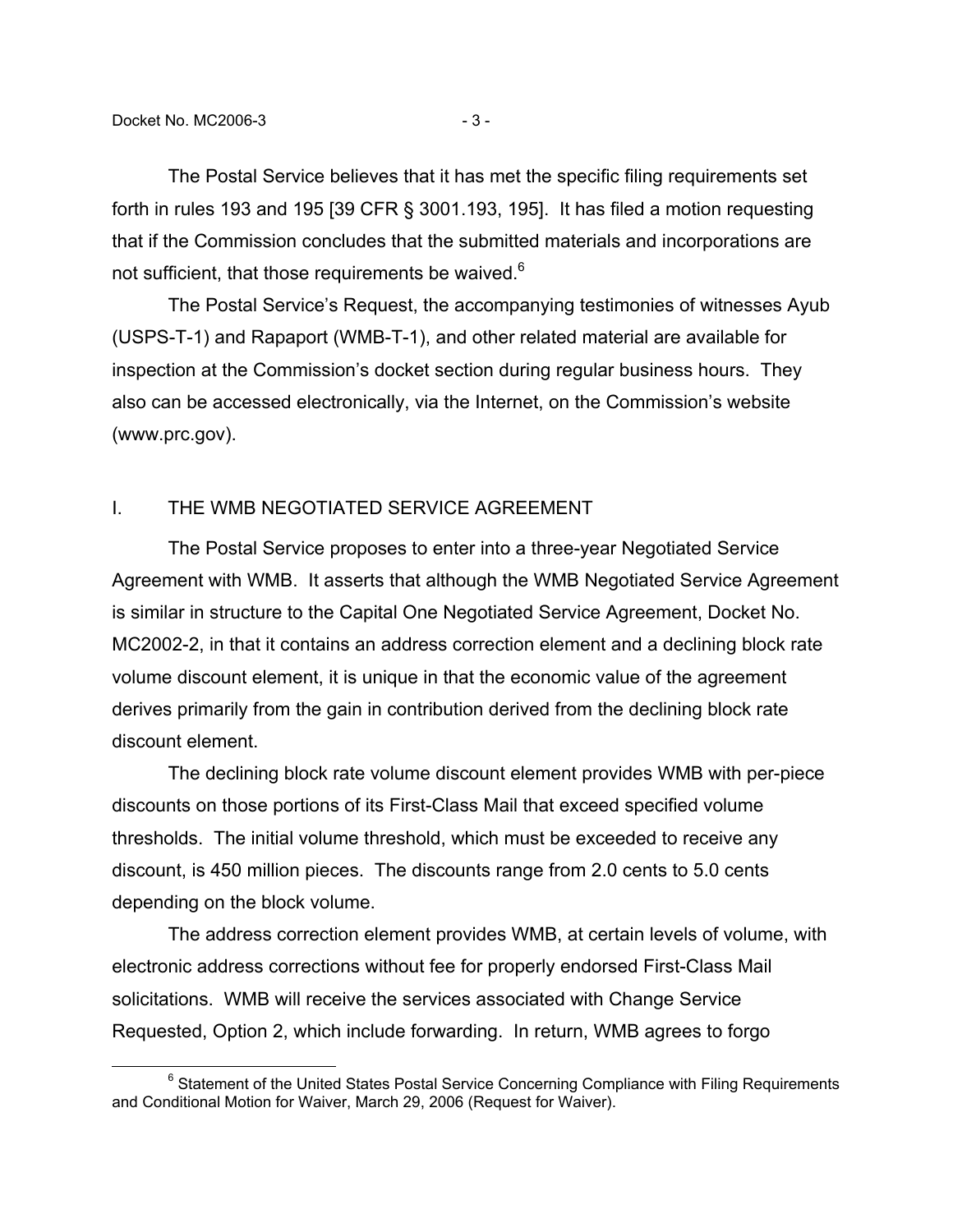physical return of undeliverable mail, which otherwise is provided under the existing service features of First-Class Mail for mail that cannot be forwarded. WMB also will apply for participation in the *PostalOne!* system for permit mail that is entered directly into the mailstream by WMB. Furthermore, the Negotiated Service Agreement envisions that WMB will use commercially reasonable efforts to implement OneCode ACS, once such service becomes available.

Because the rationale for the agreement focuses on the additional contribution derived from the declining block rate element, and not on the cost savings associated with the address correction element, the agreement does not establish a limit on the maximum cumulative discount available to WMB based on projected cost savings. In place of this risk mitigating mechanism, the WMB Negotiated Service Agreement provides a solicitations mail volume guarantee.

The agreement also provides an annual adjustment mechanism to the volume thresholds, an enhanced mergers and acquisitions clause, a termination clause which allows the Postal Service to cancel the agreement without cause or penalty with 30 days' advance written notice, and a transactions penalty clause.

The Postal Service estimates it will benefit by \$45.3 million over the life of the Negotiated Service Agreement. This is based on estimates of \$47.6 million in increased contribution due to increased First-Class Mail volume, and a net leakage of minus \$2.3 million due to the discount feature of the agreement.<sup>7</sup>

The Postal Service does not include the savings from the Address Correction Service (ACS) element in the overall value of the agreement. Including these savings would increase the values of the agreement by \$7.3 million based on conversion of before-rates First-Class Mail marketing volume to ACS. $8$  The potential savings based on the future conversion of ACS to OneCode ACS have not been calculated.

 $\overline{7}$  $^7$  USPS-T-1 at 26. The Request estimates a benefit of \$46.3 million over the life of the agreement. Request at 7.

 $^8$  USPS-T-1 at 31.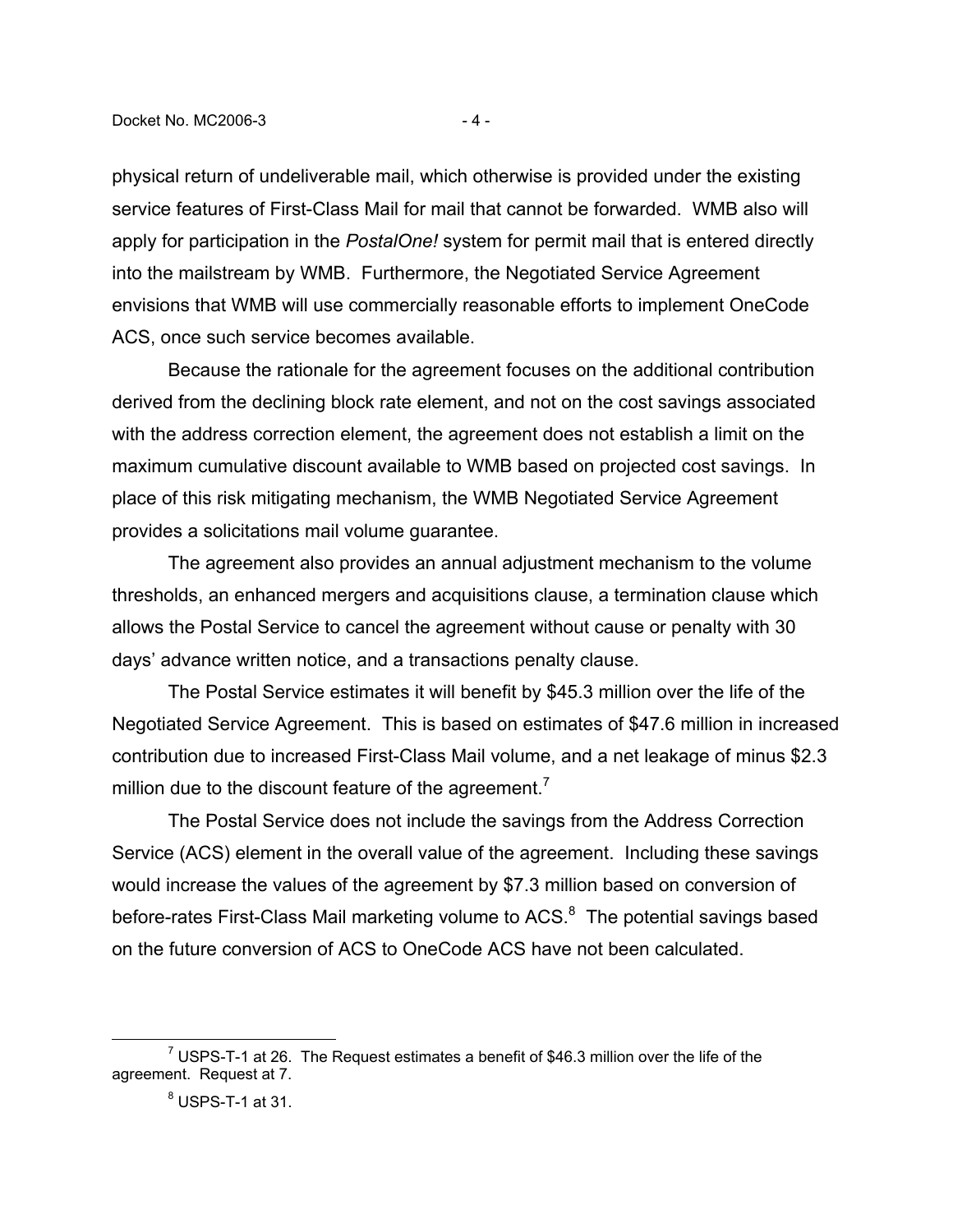## II. COMMISSION RESPONSE

*Applicability of the rules for baseline Negotiated Service Agreements*. For administrative purposes, the Commission has docketed the instant filing as a request predicated on a baseline Negotiated Service Agreement as described by rule 195 [39 CFR § 3001.195].

*Request for waiver of certain filing requirements.* Although the Postal Service believes that it has met the specific filing requirements set forth in rules 193 and 195 [39 CFR §§ 3001.193, 195], it has filed a Request for Waiver if the Commission concludes that the submitted materials and incorporations are not sufficient. Such requests sometimes serve a purpose under the Commission's general filing rules, when compliance with the standard filing requirements far exceeds what is required to justify a particular proposal. However, the rules promulgated for Negotiated Service Agreements attempt to narrow the filing requirements to only what is necessary, and are specific as to what is required. Because the rules are narrow and specific, a request for waiver should also be narrow and specific as to the request to waive a particular item. General requests for waivers of filing requirements do not meet this standard. The Postal Service's Request for Waiver is denied. If, at a later time, it is concluded that a specific filing requirement has not, need not, or cannot be met, the Postal Service may, without prejudice, request a waiver of that requirement.

*Settlement.* The Commission encourages communications among the Postal Service and other participants to facilitate resolving issues early in a proceeding. These communications can be either informal, or at formally sanctioned settlement conferences. Settlement conferences early in a proceeding have substantial value in exploring the various positions of the different participants.

The Commission authorizes settlement negotiations in this proceeding. It appoints Postal Service counsel as settlement coordinator. In this capacity, counsel for the Service shall report on the status of settlement discussions at the prehearing conference. The Commission authorizes the settlement coordinator to hold settlement conferences and will make the Commission's hearing room available for such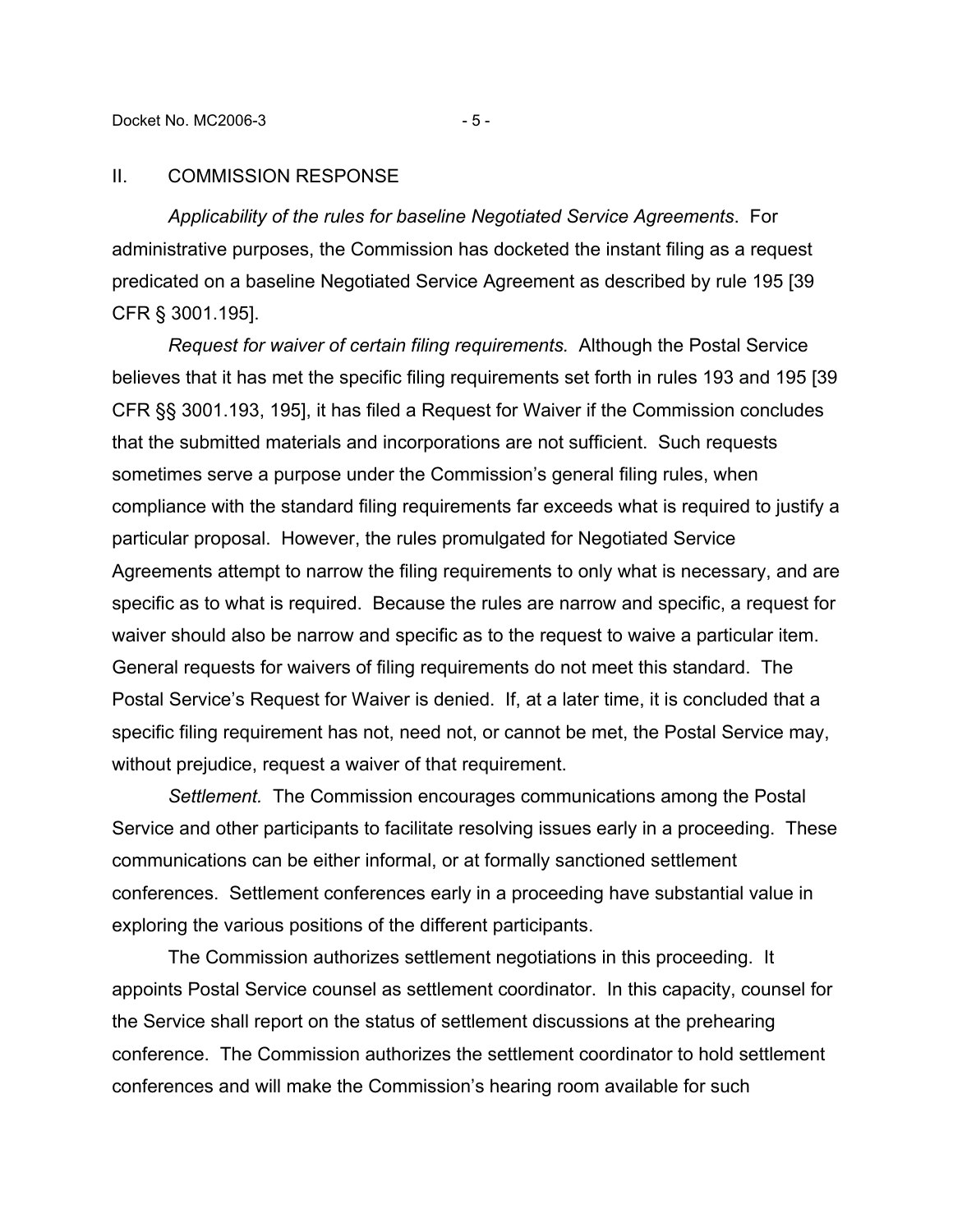conferences. Authorization of settlement discussions does not constitute a finding on the proposal's procedural status or on the need for a hearing.

*Representation of the general public.* In conformance with section 3624(a) of title 39, the Commission designates Shelley S. Dreifuss, Director of the Commission's Office of the Consumer Advocate, to represent the interests of the general public in this proceeding. Pursuant to this designation, Ms. Dreifuss will direct the activities of Commission personnel assigned to assist her and, upon request, will supply their names for the record. Neither Ms. Dreifuss nor any of the assigned personnel will participate in or provide advice on any Commission decision in this proceeding.

*Intervention.* Those wishing to be heard in this matter are directed to file a notice of intervention on or before April 21, 2006. The notice of intervention shall be filed using the Internet (Filing Online) at the Commission's website (www.prc.gov), unless a waiver is obtained for hardcopy filing. Rules 9(a) and 10(a) [39 CFR §§ 3001.9a and 10a]. Notices should indicate whether participation will be on a full or limited basis, and shall indicate if a hearing on this Request is desired. See rules 20 and 20a [39 CFR §§ 3001.20 and 20a].

*Prehearing conference.* A prehearing conference will be held April 25, 2006, at 9:30 a.m. in the Commission's hearing room. Participants shall be prepared to address the Postal Service's proposal for limiting issues, and any issue(s) that justify scheduling a hearing. The Commission strongly urges participants to file supporting written argument in advance of the prehearing conference in regard to the identification of any issue(s) that would indicate the need to schedule a hearing, and any objection to the Postal Service's proposal for limiting issues. The Commission intends to consider these issues shortly after the prehearing conference.